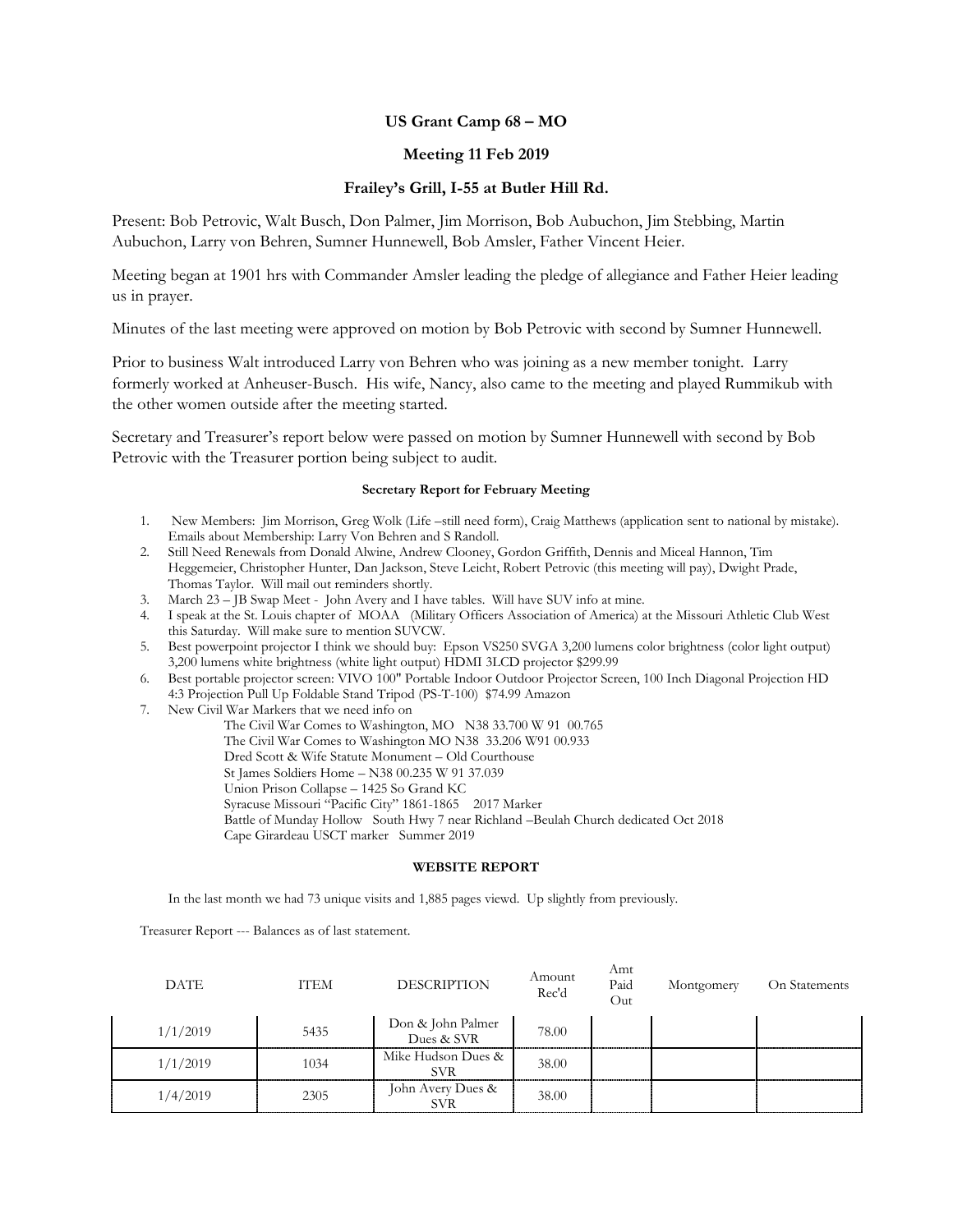| 1/15/2019              | DEP            | Deposit                                                   |                          |               | 192.00     | 1/31/2019 |
|------------------------|----------------|-----------------------------------------------------------|--------------------------|---------------|------------|-----------|
| 1/16/2019              | 4982           | Mark Coplin Dues &<br><b>SVR</b>                          | 38.00                    |               |            |           |
| 1/16/2019              | 1423           | Lincoln Cushing<br>Camp - Badges                          | 15.00                    |               |            |           |
| 1/16/2019              | 7670           | Michael Petersen -<br>Badge                               | 15.00                    |               |            |           |
| 1/16/2019              | Cash           | Joe Miller dues &<br><b>SVR</b>                           | 38.00                    |               |            |           |
| 1/16/2019              | Cash           | <b>Bob Aubuchon</b><br>Dues/SVR &<br>Donation             | 40.00                    |               |            |           |
| 1/16/2019              | Cash           | Vincent Heier Dues &<br><b>SVR</b>                        | 38.00                    |               |            |           |
| 1/16/2019              | 122            | Mark Coplin for<br>Postage                                |                          | $-7.00$       | $-7.00$    | 1/31/2019 |
| 1/16/2019              | 123            | Department of<br>Missouri SUVCW -<br><b>Loyalty Bonds</b> |                          | $-100.00$     | $-100.00$  | 1/31/2019 |
| 1/16/2019              | Cash           | Joe Miller - Grant<br>Coin Set                            | 40.00                    |               |            |           |
| 1/23/2019              | 7510           | Harold Hunt Dues                                          | 35.00                    |               |            |           |
| 1/24/2019              | dep            | deposit                                                   |                          |               | 259.00     | 1/31/2019 |
| 1/28/2019              | Csah & Ck 2975 | Jim Morrison Dues +<br>Initiation                         | 45.00                    |               |            |           |
| 1/28/2019              | 6361           | Greg Wolk<br>Dues/SVR/Donation                            | 15.00                    |               |            |           |
| 1/31/2019              | <b>INT</b>     | Interest                                                  | 0.09                     |               | 0.09       | 1/31/2019 |
| 2/5/2019               | DEP            | Deposit                                                   |                          |               | 60.00      |           |
| 2/8/2019               | 2388           | William Green Dues                                        | 35.00                    |               |            |           |
| 2/8/2019               | 9606           | Michael Woulfe Dues,<br>SVR & Donation                    | 50.00                    |               |            |           |
|                        |                |                                                           |                          |               |            |           |
|                        |                | <b>TOTALS</b>                                             | 19,038.62                | 17,335.<br>31 | 2,399.50   |           |
| <b>Committed Funds</b> |                |                                                           | <b>Committed Funds</b>   |               | \$211.51   |           |
| Sherman Flag Fund      |                | 38.00                                                     |                          |               |            |           |
| <b>Equipment Fund</b>  |                | 65.00                                                     | Uncommitted<br>Funds     |               | \$2,187.99 |           |
| <b>SVR Fund</b>        |                | \$108.51                                                  |                          |               |            |           |
| <b>TOTAL</b>           |                | \$211.51                                                  | Total in Checking        |               | \$2,399.50 |           |
|                        |                |                                                           | <b>Undeposited Funds</b> |               |            |           |

Commander stated he didn't have much to report and would allow 2021 Encampment Committee more time. He did mention that he had a bunch of keys for the Sherman flagpole and needed to distribute them. He also needs an e-mail send to him by Walt prior to the next meeting to bring them.

**Total** \$2,399.50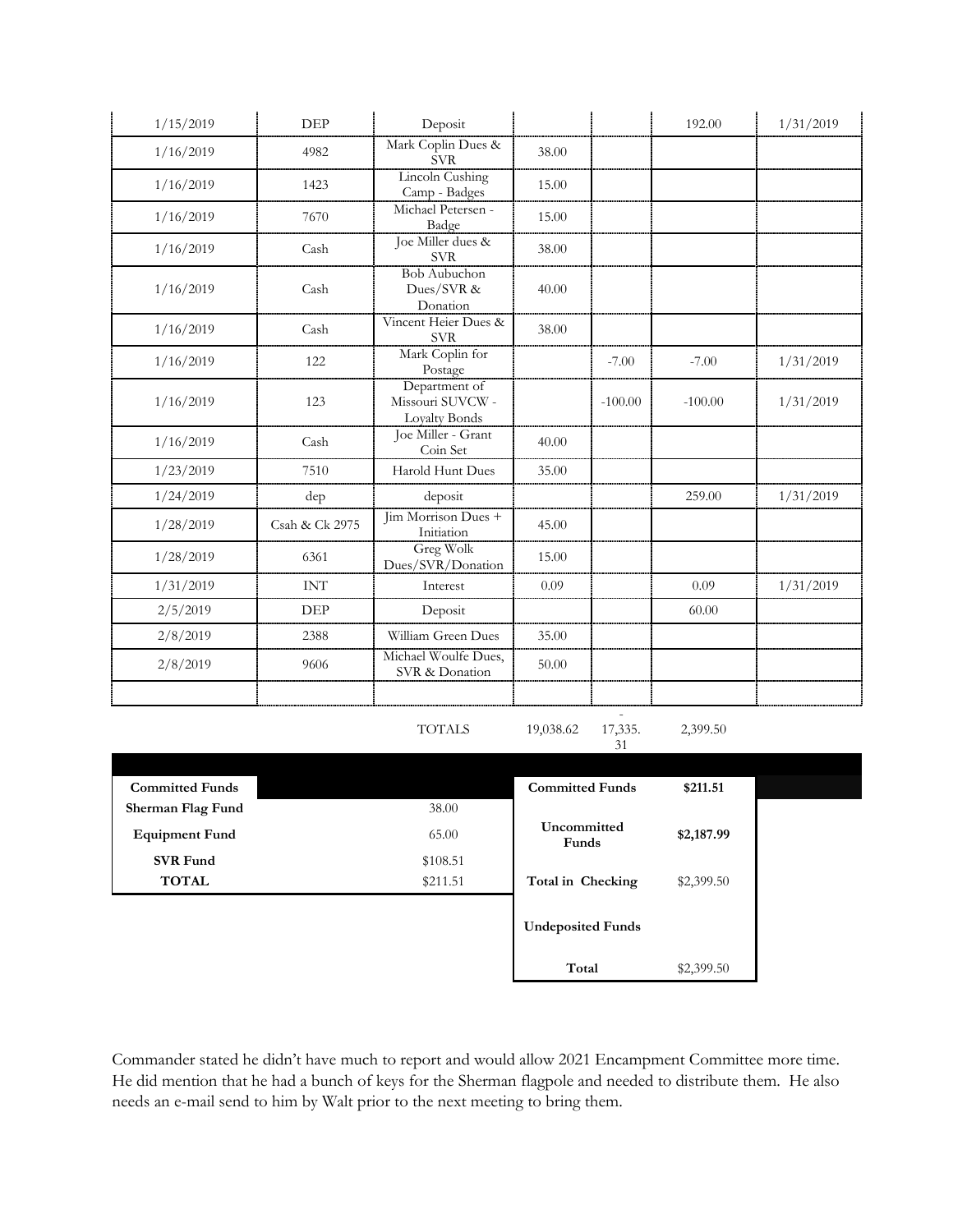Senior Vice Commander Sumner Hunnewell stated that he brought some sports oriented raffle items from the department raffle to the meeting in case anyone wanted to purchase a ticket. [Several did after the meeting]

Junior Vice Commander Bob AuBuchon reports not much has gone on.

Department report: Meeting on 3/9/19. Walt mentioned that he is trying to get it for the department to change their 2021 encampment from Jefferson City to St. Louis at the Missouri Civil War Museum. This way our people can see some of the things that will be on the tour most of them will be missing since we need help at the hotel. Walt stated he has already mentioned this to Commander Crandell.

The 2021 National Encampment was then discussed. Bob Petrovic mentioned that the Grant Camp has already purchased several loyalty bonds and leads the department in their purchases. We mentioned that the website is up and that Walt has already spoken to the Civil War Museum about tours and is working on talking with the Museum of Transport. There is a meeting on Saturday, February 23 at 1pm at 026 Biergarten in Fenton, MO to discuss the plans.

OLD Business:

Sherman Flag Light. Bob Petrovic made a motion to spend up to \$30 on the light and Bob said he would pick it up for the next meeting. All agreed.

The Calendar as posted on the web was agreed upon.

Projector & Screen: Commander Amsler made a recommendation that the camp let the officers decide if or when to buy a projector and screen (we need the screen before April). Bob Petrovic made the motion and Sumner Hunnewell then seconded. Passed.

Jim Stebbing reported that the Department National History Day had no applicants last year and is carried over to this year without changes.

New Business:

Marty Aubuchon reports that on May 18 or 19 St Charles is having an anniversary parade and would like a Civil War contingent. Turner Brigade will have some people. Do we want to use our GAR contingent? Tabled until March.

Sumner Hunnewell – The Society of Colonial Wars is having a membership drive.

Good of the Order:

Since Mark Coplin our Trivia Meister was sick, Father Heier led the group in an impromptu General Custer

\$30 raised by our drink toast for the Sherman Light Fund

Trivia.

Meeting closed with prayer by Father Heier at 2012 hrs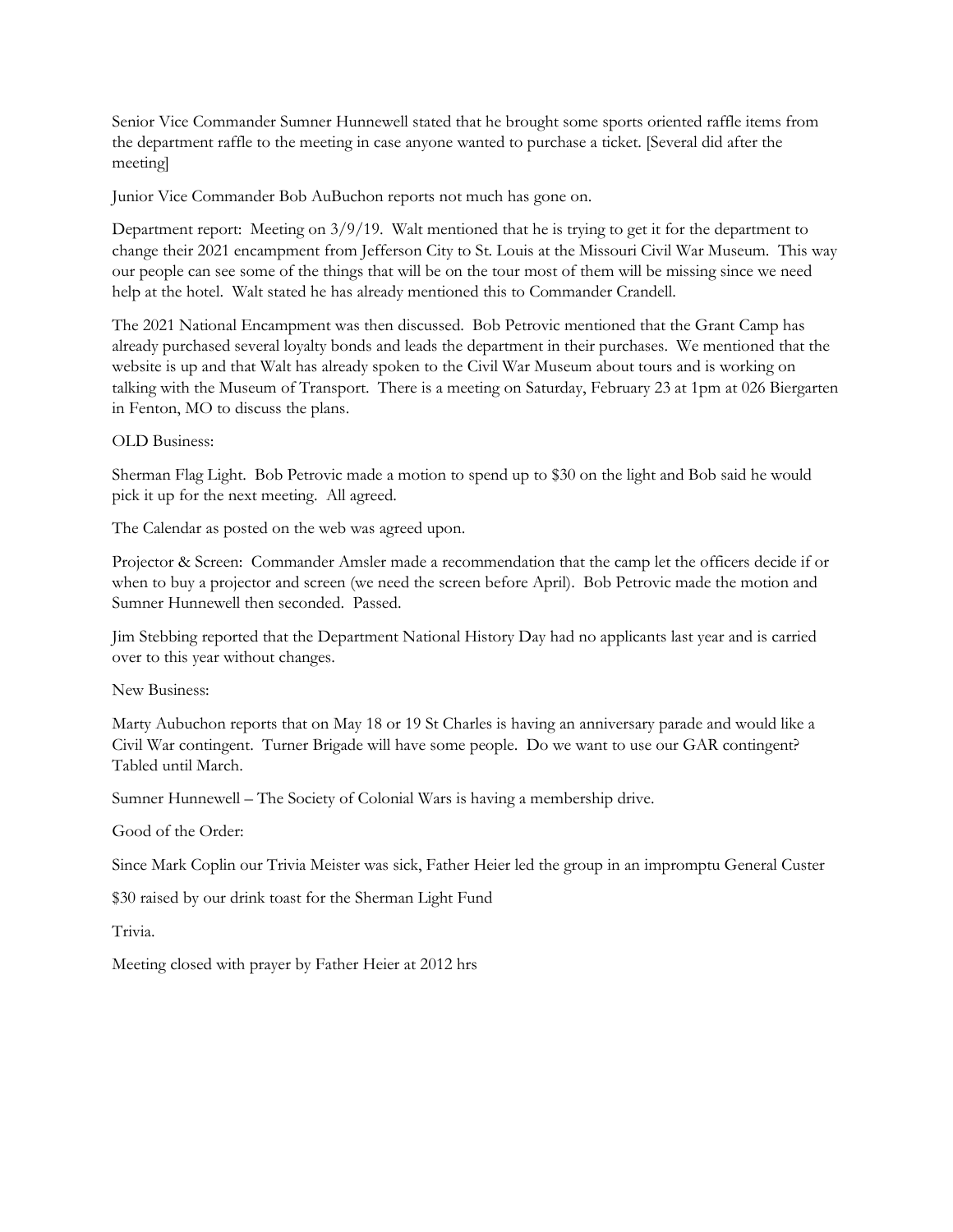## **SECRETARY/TREASURER'S REPORT**

- 1. Correspondence: Kevin Garrett of Creve Couer about membership for his two sons and him. Brent Canterbury in Dubai about membership. Craig Mathews about getting his membership from national.
- 2. Letters mailed out to all members who have yet to pay. Those remaining include: Andrew Clooney, Tim Heggemeier, Christopher Hunter, Daniel Jackson, Dwight Prade. If these drop, we could still have 37 members for per capita as we have had several new members recruited.
- 3. Cards have been mailed to everyone who is up-to-date
- 4. Ordered 96 Membership Cards from National and would like \$26 reimbursed to my checking account (invoice present for review).



Sons of Union Veterans of the Civil War

- 5. Recorded one monument at Old Courthouse (Dred and Harriet Scott new monument at 4th and Chestnut).
- 6. Researched Jim Morrison's uncles so that he can be a member instead of an associate. Three found.
- 7. Forwarded our 2018 By-Laws to David McReynolds to insure national has our latest copy.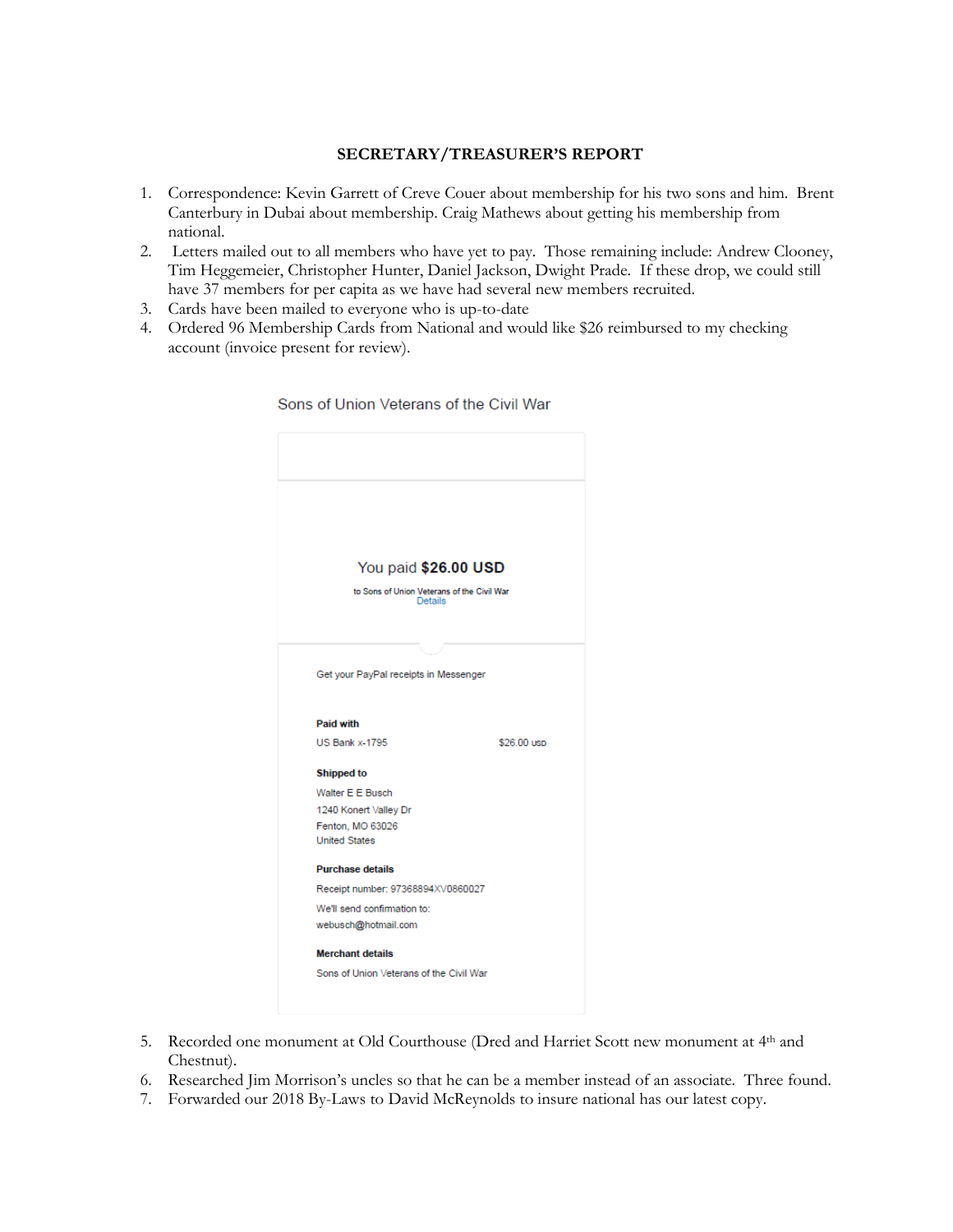| <b>DATE</b> | <b>ITEM</b> | <b>DESCRIPTION</b>                          | Amount | Amount    | Montgo    | On         |
|-------------|-------------|---------------------------------------------|--------|-----------|-----------|------------|
|             |             |                                             | Rec'd  | Paid Out  | mery      | Statements |
| 2/11/2019   | 5236        | Chris Hunter Dues & SVR<br>Dues             | 38.00  |           |           |            |
| 2/11/2019   | Cash        | From Raffle for Sherman<br>Flag Fund        | 30.00  |           |           |            |
| 2/11/2019   | 4893        | Larry Von Behren Dues<br>Initiation & SVR   | 48.00  |           |           |            |
| 2/11/2019   | 11228       | <b>Bob Petrovic Dues &amp; SVR</b>          | 38.00  |           | 239.00    | 2/28/2019  |
| 2/11/2019   | 124         | Cher Petrovic for Boy Scout<br>Certificates |        | $-10.00$  | $-10.00$  | 2/28/2019  |
| 2/15/2019   | <b>DEP</b>  | Deposit                                     |        |           |           |            |
| 2/21/2019   | 15838       | Don Alwine                                  | 38.00  |           |           |            |
| 2/21/2019   | 7098        | Dennis & Michel Hannon<br>Dues & SVR        | 76.00  |           |           |            |
| 2/24/2019   | 7783        | Gordon Griffith Dues &<br><b>SVR</b>        | 38.00  |           |           |            |
| 2/26/2019   | 125         | Voided Error                                |        |           |           |            |
| 2/26/2019   | 126         | Arch Engraving #209356                      |        | $-106.49$ | $-106.40$ |            |
| 2/28/2019   | Int         | Interest                                    | 0.10   |           | 0.10      | 2/28/2019  |
| 3/3/2019    | 5525        | Steven Leicht Dues & SVR                    | 38.00  |           |           |            |
| 3/3/2019    | 1610        | Craig Mathews Dues<br>Initiation & SVR      | 50.00  |           |           |            |
|             |             |                                             |        |           |           |            |

|  | ٦<br>ı<br>T.<br>, |  |
|--|-------------------|--|
|  |                   |  |

19,038.62

 $17,335.31$  2,522.20

| Committed       |          | <b>Committed Funds</b>   | \$270.51   |  |
|-----------------|----------|--------------------------|------------|--|
| Funds           |          |                          |            |  |
| Sherman         | 68.00    |                          |            |  |
| Flag Fund       |          |                          |            |  |
| Equipment       |          |                          |            |  |
| Fund            | 67.00    | <b>Uncommitted Funds</b> | \$2,251.69 |  |
| <b>SVR Fund</b> | \$135.51 |                          |            |  |
| <b>TOTAL</b>    | \$270.51 | Total in Checking        | \$2,522.20 |  |
|                 |          | <b>Undeposited Funds</b> | 88.00      |  |
|                 |          | Total                    | \$2,610.20 |  |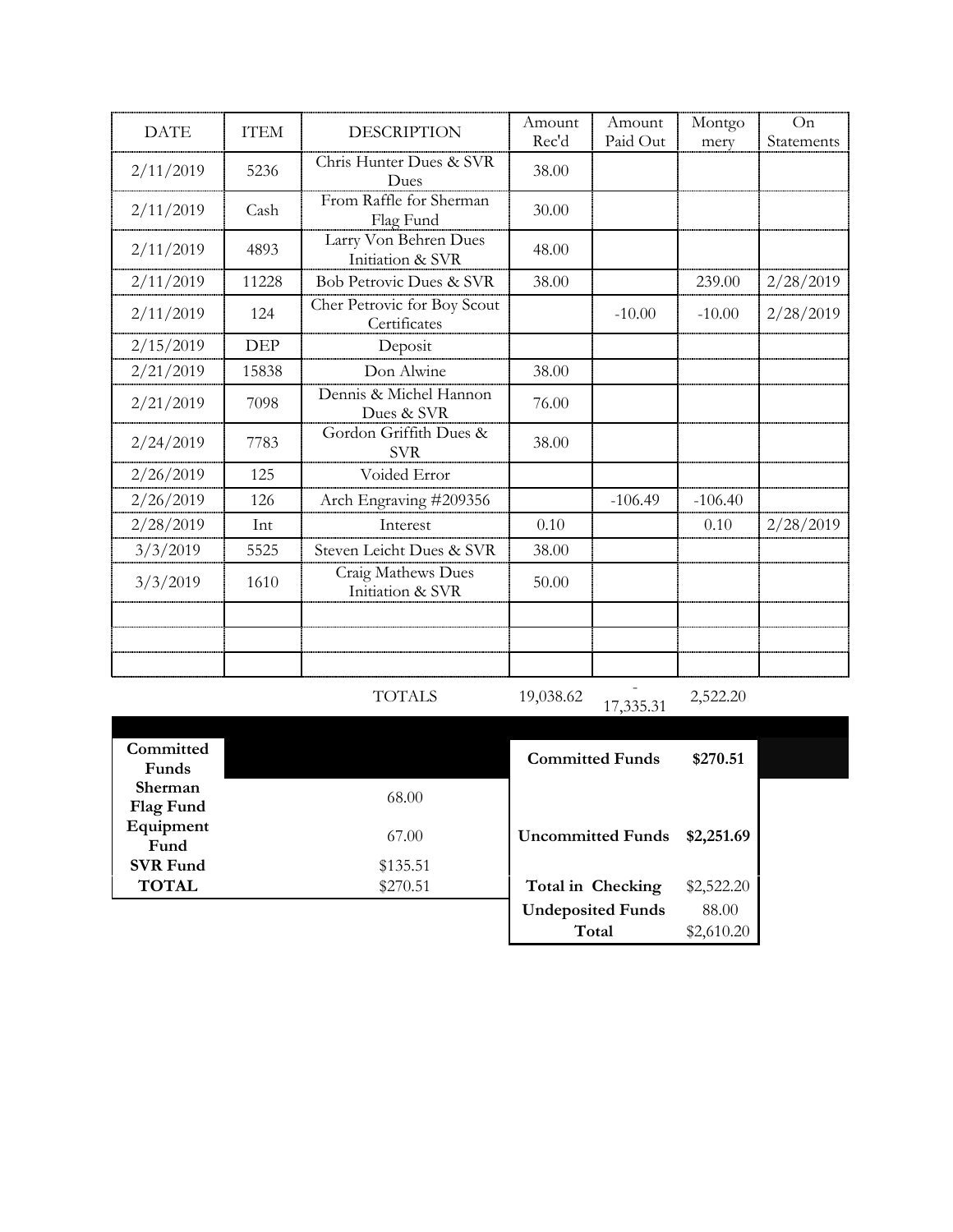## **AGENDA FOR MARCH MEETING**

## PRESENT:

| Prayer-<br>$Pledge -$                                       |                 |                      |
|-------------------------------------------------------------|-----------------|----------------------|
| Minutes of Last Meeting Motion__________                    | 2 <sup>nd</sup> | Passes $Y/N$ -       |
| Secretary Report<br>Treasurer Report<br>Commander's Report: | 2 <sup>nd</sup> | Pass Y/N__ Auditable |
|                                                             |                 |                      |
|                                                             |                 |                      |
|                                                             |                 |                      |
|                                                             |                 |                      |
| SVC Report:                                                 |                 |                      |
|                                                             |                 |                      |
|                                                             |                 |                      |
| JVC Report:                                                 |                 |                      |
|                                                             |                 |                      |
|                                                             |                 |                      |
| State, National or Central Region Business:                 |                 |                      |
|                                                             |                 |                      |
|                                                             |                 |                      |
|                                                             |                 |                      |
|                                                             |                 |                      |

## **TRIVIA: OLD BUSINESS:**

1. Sherman Flag Light\_\_\_\_\_\_\_\_\_\_\_\_\_\_\_\_\_\_\_\_\_\_\_\_\_\_\_\_\_\_\_\_\_\_\_\_\_\_\_\_\_\_\_\_\_\_\_\_\_\_\_\_\_\_\_\_\_\_\_\_\_